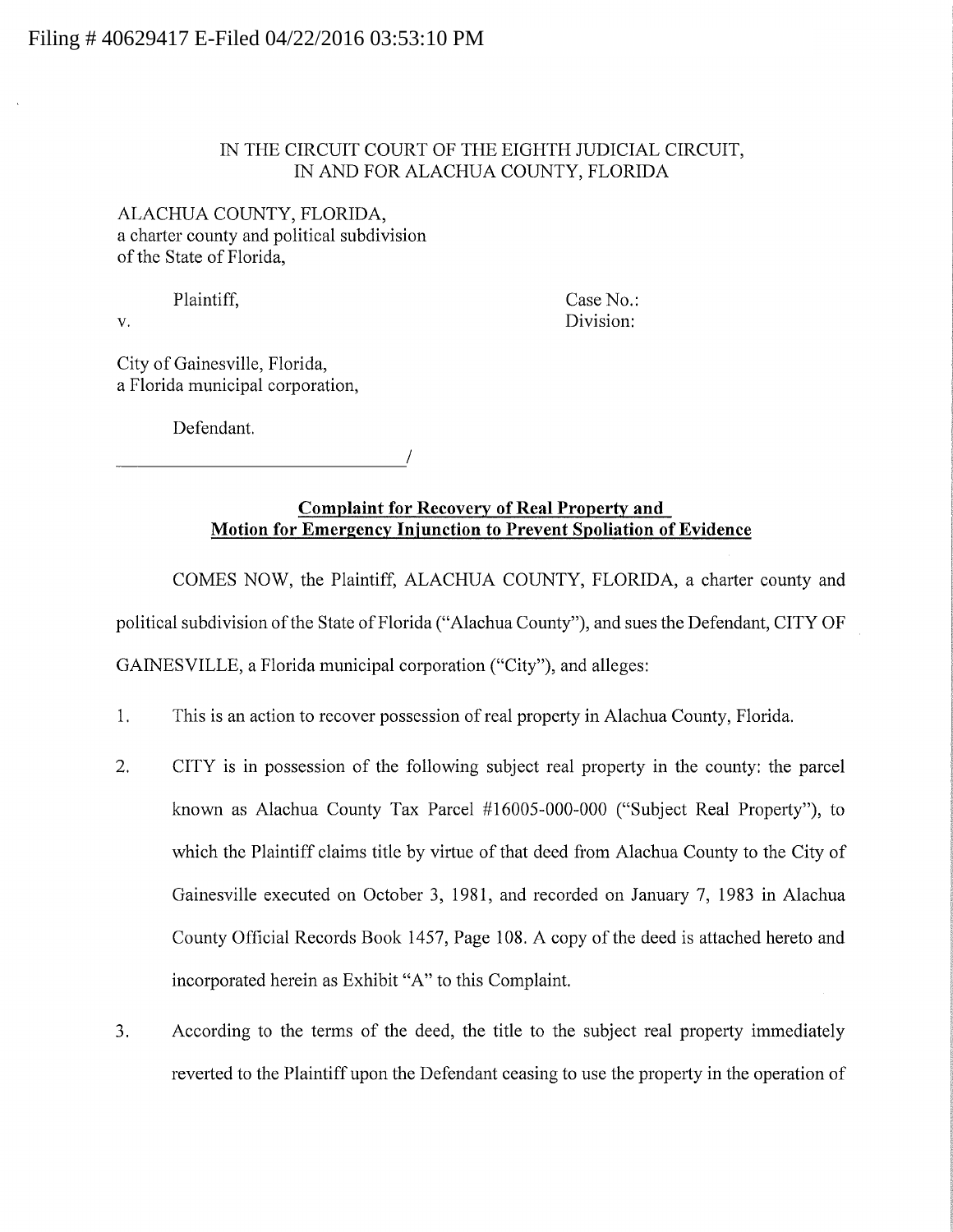a regional transit system.

- 4. The Gainesville Regional Transit System ("Gainesville RTS"), formerly Alachua County Regional Transit System, is a department/division of CITY.
- 5. Gainesville RTS began its operation of the County's transit system upon transfer of the improved Subject Real Property, personnel, fleet and personal property from ALACHUA COUNTY to CITY in or about October 1981.
- 6. Between November 19 and 20, 2014, Gainesville RTS Administration moved into its newly constructed facility located at 34 SE 13<sup>th</sup> Road, Gainesville, Florida ("Current Facility").
- 7. By the end of December 2014, Gainesville RTS Operations and Maintenance staff moved to its Current Facility.
- 8. In or about January 2015, CITY ceased using the Subject Real Property as the location for Gainesville RTS.
- 9. In or about January 2015, the Subject Real Property reverted to ALACHUA COUNTY by operation of law.
- 10. Upon demand, CITY has failed to deliver possession of the Subject Real property to ALACHUA COUNTY.
- 11. ALACHUA COUNTY is required, pursuant to the Florida Governmental Conflict Resolution Act, Sections 164.101-164.1061, Florida Statutes, ("Act") to comply with its requirements prior to proceeding with litigation unless, by a three-fourths vote of its governing body, there is a finding that "significant legal rights will be compromised if a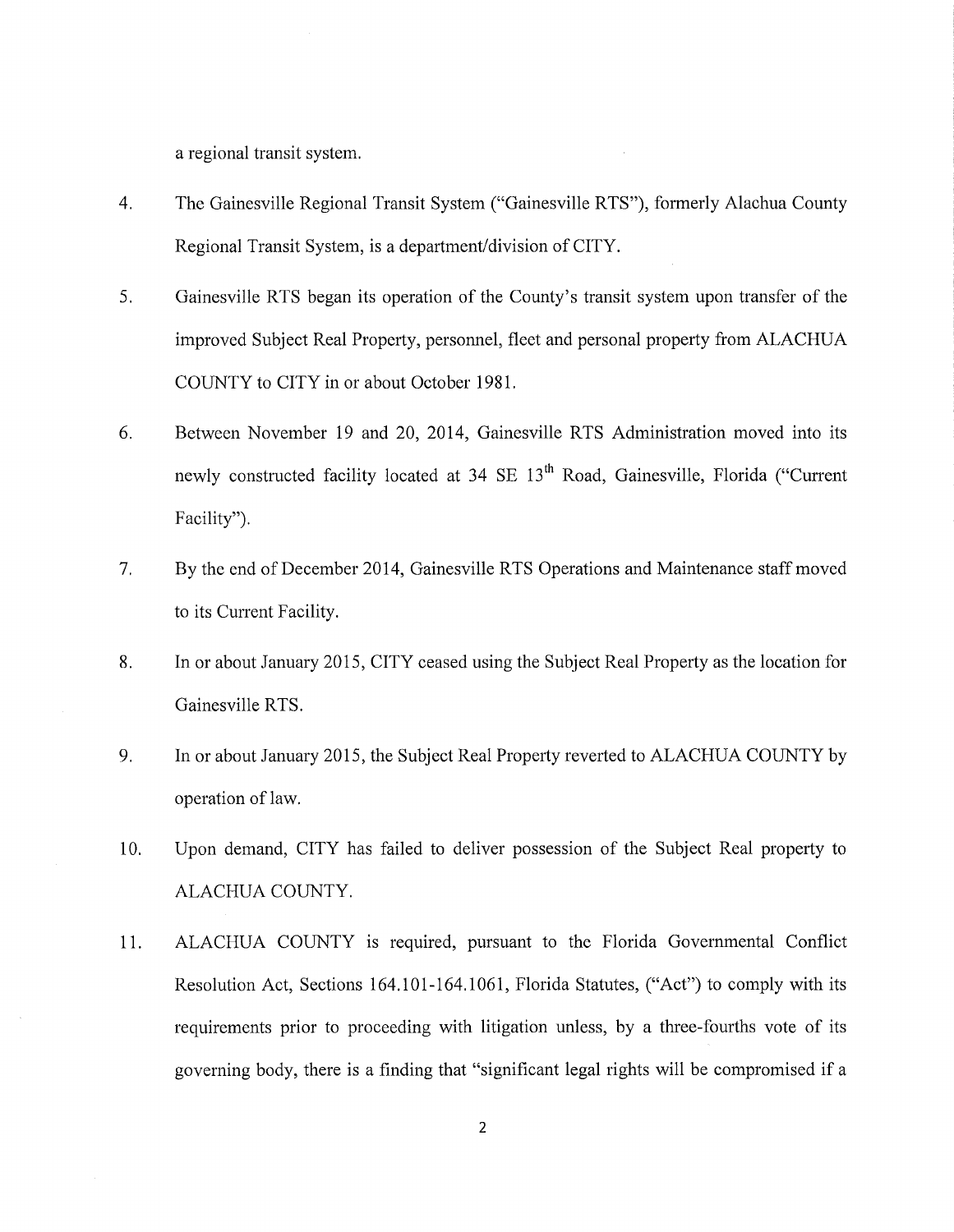court proceeding does not take place before the provisions of this act are complied with."

12. On April 22, 2016, ALACHUA COUNTY's governing body unanimously approved the immediate filing of this action.

### Motion for Emergency Injunction to Prevent Spoliation of Evidence

- 1. ALACHUA COUNTY moves for an emergency injunction to prevent spoliation of evidence.
- 2. "Spoliation is the destruction or significant alteration of evidence, or the failure to preserve property for another's use as evidence in pending or reasonably foreseeable litigation." Graff v. Baja Marine Corp., 310 F. App'x 298, 301 (11th Cir. 2009) *(quoting* West v. Goodyear Tire & Rubber Co., 167 F.3d 776, 779 (2d Cir.1999)).
- 3. On or about April 18, 2016, ALACHUA COUNTY' s representatives inspected the Subject Real Property and found the following:
	- a. Portions of the property were overgrown by vegetation;
	- b. Two of the buildings on the property were unlocked;
	- c. A third building was empty except for stacked furniture, filing cabinets, and white goods;
	- d. At least one set of restrooms in the buildings was unusable due to storage of office items and a refrigerator;
	- e. The carcass of bat was on the floor of one building and a live snake was found directly outside of one of the buildings;
	- f. The third building was occupied by two of CITY' s employees, one of whom explained to the ALACHUA COUNTY's representatives that they were on-site solely for the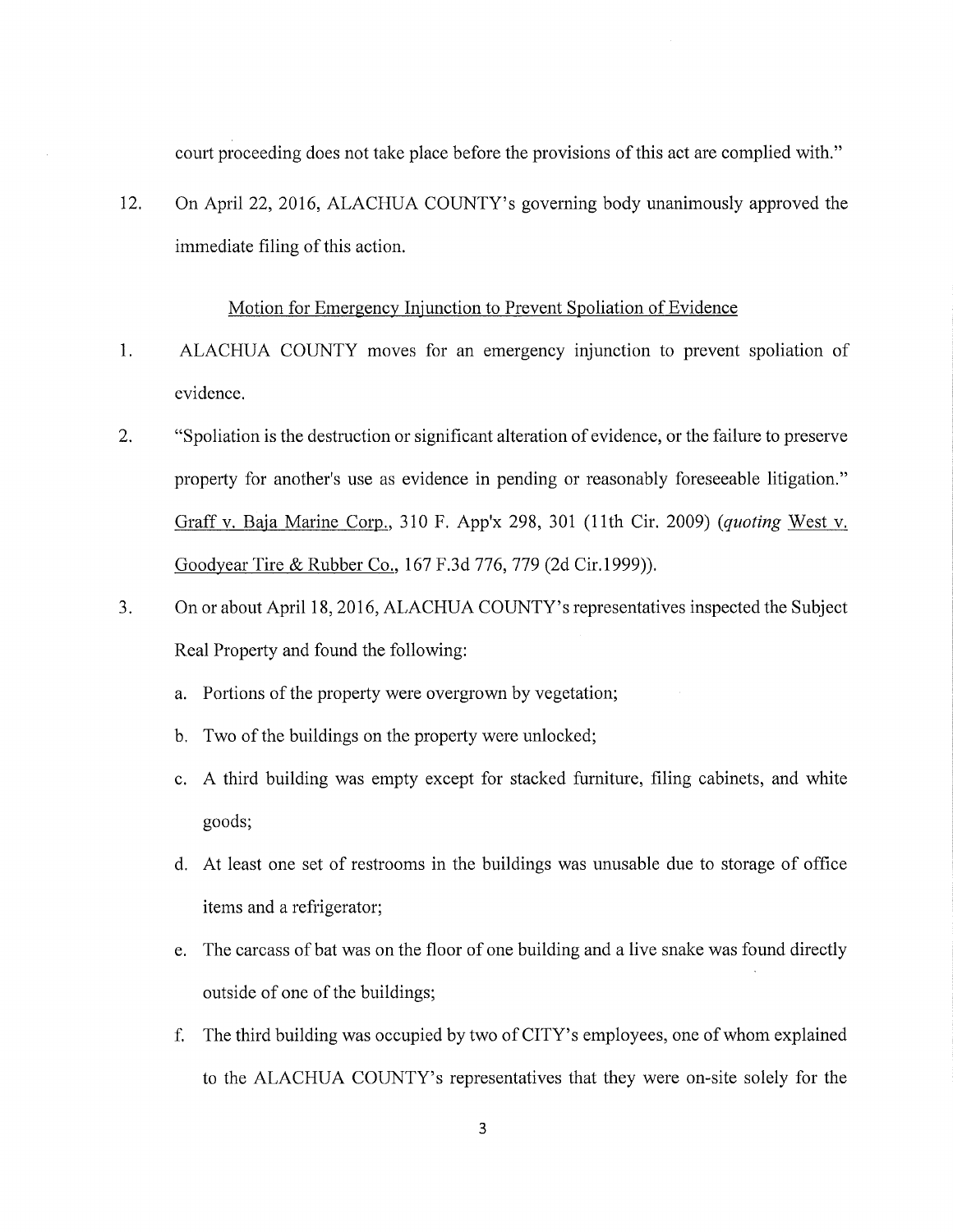purpose of labeling and otherwise preparing surplus items for disposal;

- g. The parking lot was empty during normal government business hours except for the 2 CITY employees preparing surplus items for disposition; and
- h. One of the buildings contained a room with what appeared to be a closed circuit television camera security system with recording capacity.
- 4. On or about April 19, 2016, ALACHUA COUNTY notified CITY in writing that it was the owner of the Subject Real Property.
- 5. On or about April 20, 2016, ALACHUA COUNTY's representatives observed several CITY personnel entering and exiting buildings on site.
- 6. On or about April 20, 2016, ALACHUA COUNTY was informed by a representative of CITY that the Subject Real Property had not reverted, stating Gainesville RTS was continuing to operate on the Subject Real Property.
- 7. Any alteration to the use of the Subject Real Property will irreparably injure ALACHUA COUNTY by preventing it from gathering accurate evidence to support its claim that CITY ceased using the Subject Real Property for the operation of a regional transit system and the property reverted to ALACHUA COUNTY. The current status of the Subject Real Property as it existed on April 18, 2016, inclusive of the use of the improvements located thereon, is relevant to this litigation and must be preserved from spoliation.
- 8. CITY has security cameras with recording capacity monitoring the Subject Real Property where it formerly operated a regional transit system. The recordings created by these security cameras may be exempt from a public records request but will be subject to discovery.

4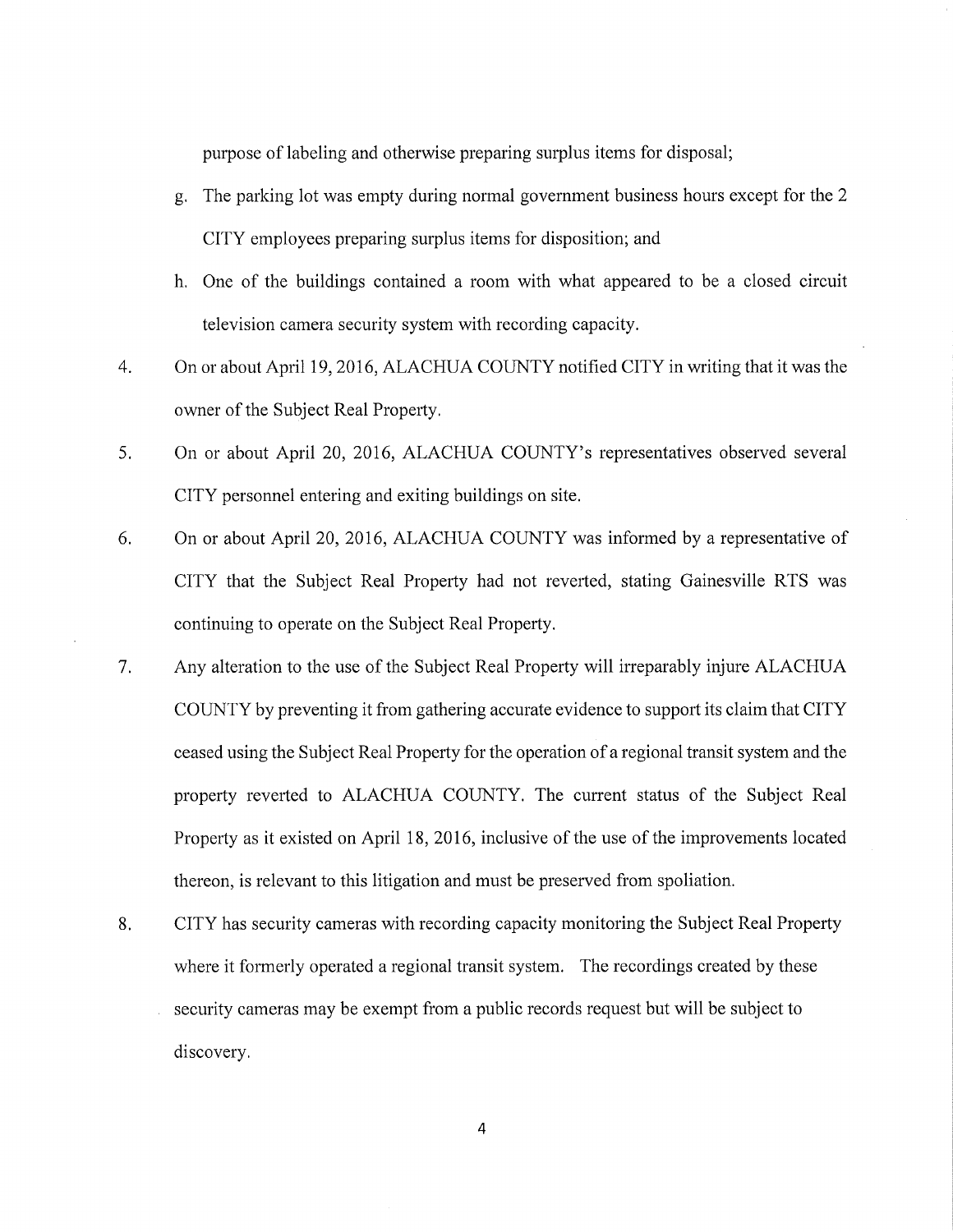- 9. CITY likely has security cameras with recording capacity monitoring its Current Facility where it operates the regional transit system. The recordings created by these security cameras may be exempt from a public records request but will be subject to discovery.
- 10. Security cameras typically record, and then automatically erase video records after a pre-determined amount of time.
- 11. CITY's current and prior activities relating to the operation of the regional transit system, at both the Subject Real Property and Current Facility, as recorded by security cameras, are relevant to this litigation and must be preserved from spoliation.
- 12. Pursuant to Section 164.1041(2), Florida Statutes, significant legal rights of ALACHUA COUNTY will be compromised if a court proceeding does not take place to prevent spoliation of evidence before the provisions of the Act are complied with.
- 13. Upon determination of ALACHUA COUNTY's Motion as set forth herein, ALACHUA COUNTY will request a stay of these proceedings pursuant to the requirements of the Act.

### WHEREFORE, the Plaintiff, ALACHUA COUNTY:

- 1. Requests this Court issue an immediate temporary injunction:
	- a. prohibiting CITY from altering the subject real property in any way, including moving any tangible personal property in or out of the buildings or to or from the area outside of the buildings;
	- b. requiring CITY to retain all footage currently in its possession from any security cameras that show any portion of the Subject Real Property;
	- c. requiring CITY to retain all footage currently in its possession from any security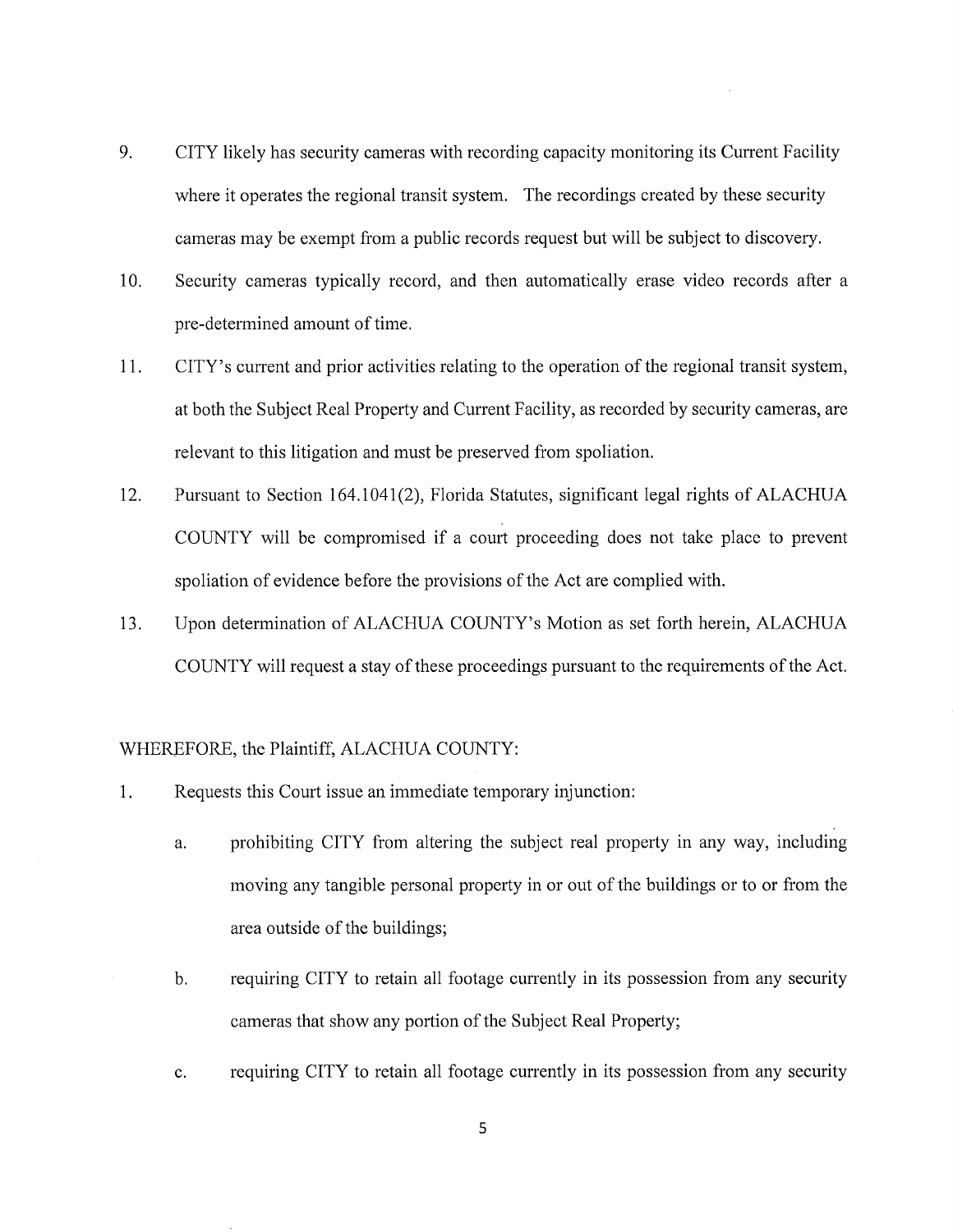cameras that show any portion of the Current Facility; and

- d. requiring CITY to preserve from spoliation any evidence relevant to this litigation; AND
- 2. Demands possession of the Subject Real Property, damages against CITY, and any other remedy in law or equity deemed proper by this Court.

RESPECTFULLY SUBMITTED this 22<sup>nd</sup> day of April, 2016.

# ALACHUA COUNTY ATTORNEY'S OFFICE

Michele L. Lieberman, County Attorney Florida Bar No. 0134864 12 SE 1st Street Gainesville, Florida 32601 (352) 374-5218 mliebennan@alachuacounty.us CAO@alachuacounty.us Attorney for Plaintiff Alachua County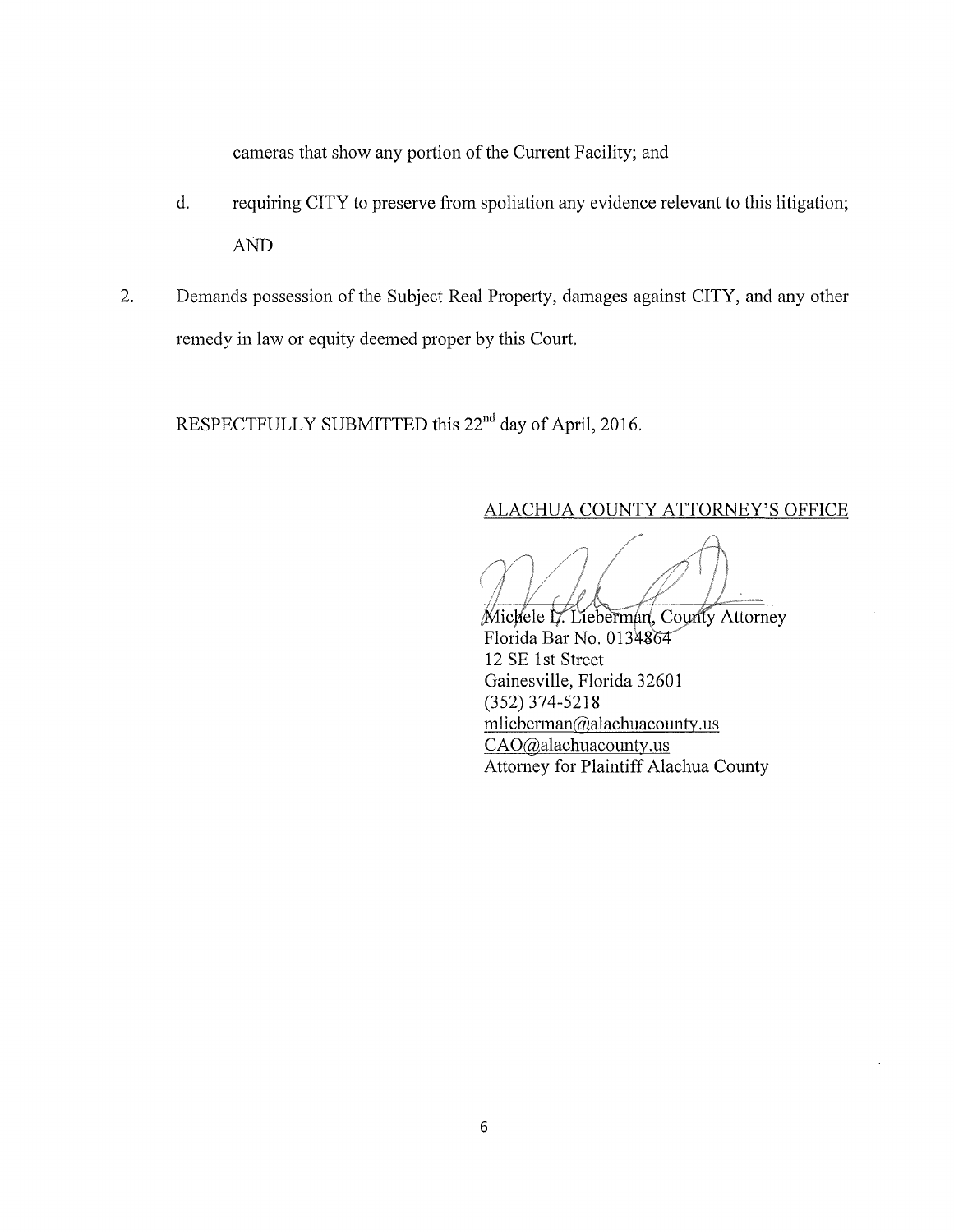Alle a Plorida muricipal corporation, porty of the accord part . 

 $\mathcal{L}(\mathcal{A})$  ,  $\mathcal{L}$ 

d.e.x.a

 $\mathcal{Z}$ 

 $\frac{1}{2}$ 

- 52

#### WETNESSETH.

250

ú. . . .

di ser  $\mathcal{U}_\mathrm{c} \subset \mathcal{U}_\mathrm{c}$ 

**被除為物がながたこと** 

 $\frac{1}{2}$ 

i di

÷,  $\ddot{\cdot}$ 

That the said party of the first part, for and in consideration of the sum of One Dollar (\$1.00) and other good and valuable consideration, to it it hand paid by the party of the second part, receipt of which is hereby acknowledged, has granted, bargained, and sold to the party of the second part, its seniccesse and assigns forever, all such interest as the County may set in the the following described land, lying and being in Alachud Lounty to wit:  $\sim 10^{-11}$ 

#### · SEE ATTACHMENT "A".

This conveyance is subject to the interest of the Unster States Department of Transportation acquired under UMTA Grant No. FL-03-0024, and shall be disposed of pursuant to OMB Cireular A-102 should this property ever revert to the party of the first part.

PROVIDED, HOWEVER, this land and the improvements thereon is deeded to the City of Gainesville, party of the second part, to be used in the operation of a regional transit system. This conveyance is made subject to and upon the express condition that, should the City of Gainesville, party of the second part, cease to use the foregoing land and improvements thereon, in the operation of a regional transit system, then and in that event, the title to said property shall immediately revert to Alachua County, Florida, party of the first part, subject to the interest of the United States Department of Transportation.

IN WITNESS WHEREOF, the party of the first part has caused these presents to be executed in its name by its Board of County Commissioners acting by the Chairman of said Board, the day and year first above-written.

| DOC. ST. AMT $$0.45$<br>A. CURTIS POWERS, clark of Circuit Court | ALACHUA COUNTY. FLORIDA<br>rance<br>Jack purrance, Chairman<br>Board of County Commissioners |
|------------------------------------------------------------------|----------------------------------------------------------------------------------------------|
| ATTEST:<br>Clerk<br>A. Curtis Powers,<br>-613557<br>÷,           | <b>器 1457PAGE 108</b><br>PREPARED                                                            |
| <b>EXHIBIT</b><br>tabbies                                        | ASSISTANI<br>POST OF IC. CHANNEL<br>27.12                                                    |